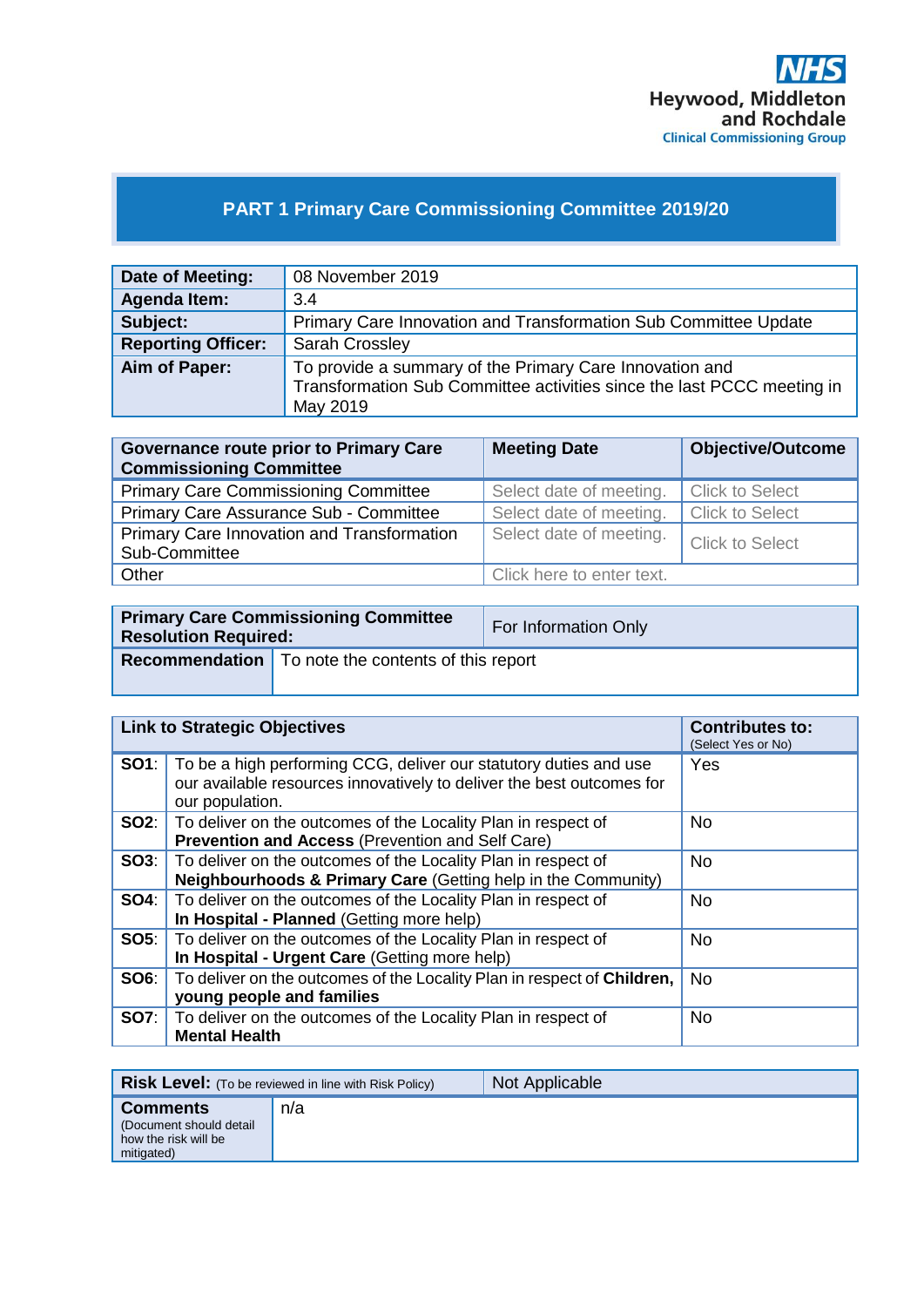| <b>Content Approval/Sign Off:</b>                                 |                                                                                          |
|-------------------------------------------------------------------|------------------------------------------------------------------------------------------|
| The contents of this paper have been<br>reviewed and approved by: | Assistant Director of Commissioning -<br>Integrated Services HMRCCG/RBC, Karen<br>Kenton |
| <b>Clinical Content signed off by:</b>                            | Not applicable                                                                           |
| Financial content signed off by:                                  | Not Applicable                                                                           |

|                                                       | <b>Completed:</b> |
|-------------------------------------------------------|-------------------|
| Clinical Engagement taken place                       | Not Applicable    |
| Patient and Public Involvement                        | Not Applicable    |
| <b>Patient Data Impact Assessment</b>                 | Not Applicable    |
| Equality Analysis / Human Rights Assessment completed | Not Applicable    |

#### **Executive Summary**

This report aims to update the PCCC on the discussions and decisions made since the last PCCC update in May 2019 by the Primary Care Innovation and Transformation Sub Committee (PCIT).

The PCIT sub-committee is scheduled to meet bi-monthly in the period May to October 2019 the sub-committee met once in June 2019. The scheduled meetings in August and October were cancelled due to the number of apologies received and the lack of agenda items. A summary of the June 2019 committee meeting key activities is provided below:

### **Homeless Alliance Response Team (HART) bid**

A verbal update on progress was provided The HART service was previously commissioned on a non-recurrent funding basis and provides access to medical care for the homeless. An initial bid to continue funding of the service and a proposal to test out the expansion of the service to include support for mental health and podiatry needs had been received by the committee. This bid was approved in principle but further work on the business case and proposal was required. RHA confirmed that further work was ongoing to agree the final costing plan as greater details had been requested by the CCG. It was agreed that due to timescales the final paper including the detailed costings for the bid should be taken through Chairs actions if necessary to facilitate quick decision making to avoid any gap in funding impacting on service delivery.

### **Core + 2019/20 Prescribing Indicators**

A paper and appendices regarding the content of prescribing indicators was presented by the Head of Medicines Management. Detailed discussion took place regarding the following indicators:

- Antibiotic prescribing borough wide target. Concerns were raised by committee members regarding the level of prescribing undertaken by Acute and OOH services and use of CRP machines
- Diabetes prescribing
- Opiate prescribing
- Audits for patients with dementia and LD currently on antipsychotic treatments

It was agreed that as further work was required liaising with the relevant clinical leads to amend the wording of these indicators and that it would also be helpful to include the prescribing